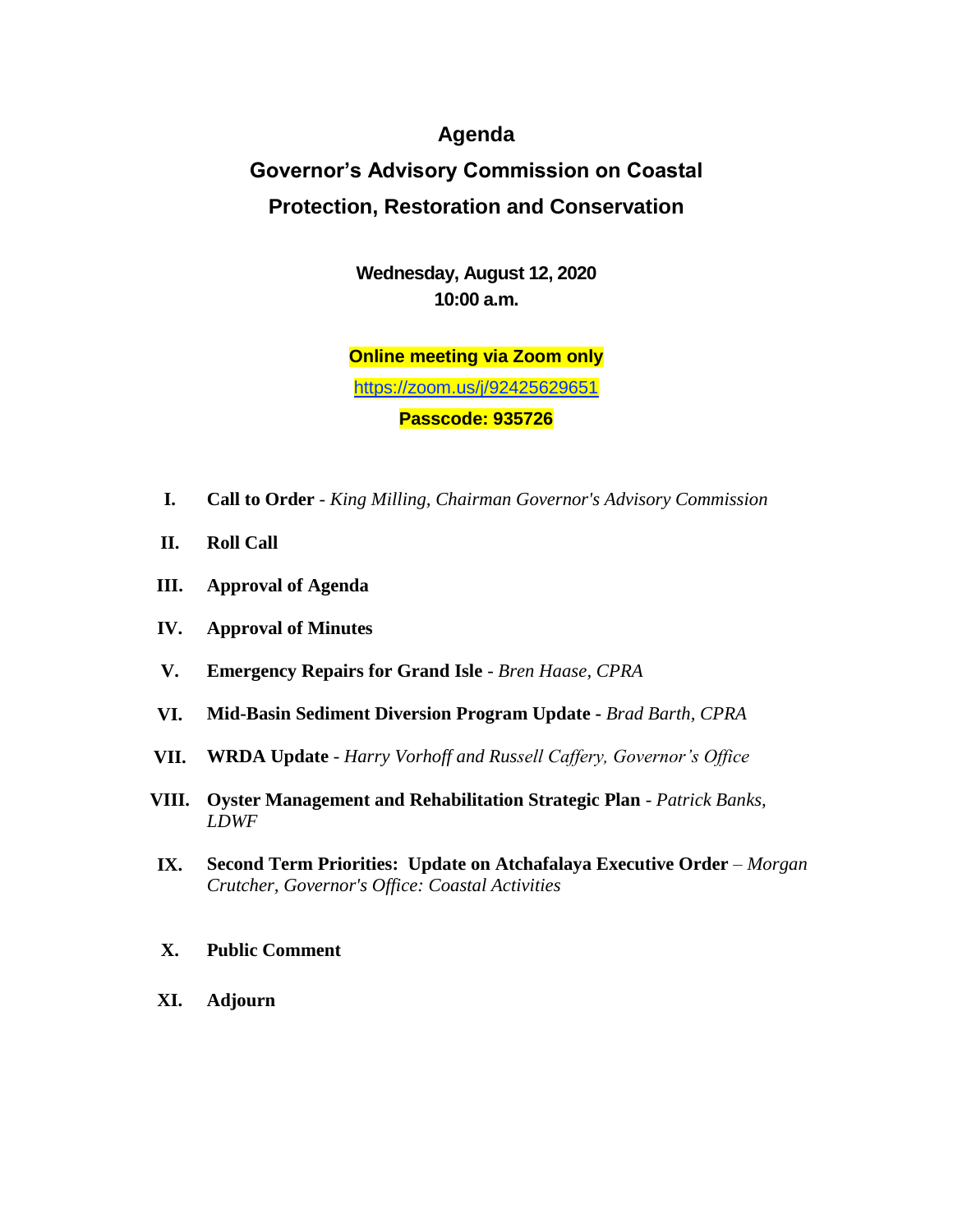## **NOTICE OF GOVERNOR'S ADVISORY COMMISSION ON COASTAL PROTECTION, RESTORATION AND CONSERVATION**

The meeting of the

Governor's Advisory Commission on Coastal Protection, Restoration and Conservation has been scheduled for:

## **Wednesday, August 12, 2020 Virtual Meeting Only 10:00AM**

In accord with in accord with Section 1(A) of Governor's Proclamation Number 101 JBE 2020: COVID-19 Public Health Emergency Renewal of Phase 2 of Resilient Louisiana and 2020 La. Acts No. 302, Sec. 2, the Chairman of the Governor's Advisory Commission on Coastal Protection, Restoration and Conservation, (Governor's Advisory Commission), will hold the August Governor's Advisory Commission Board meeting virtually on August 12, 2020, at 10:00 am.

The Governor's Advisory Commission will utilize the online webinar platform Zoom to livestream the board meeting because it will otherwise be unable to operate due to quorum requirements. Public comments will be accepted during the livestream of the meeting. To submit a comment, please use the Chat feature at the bottom of the Zoom web page. The chairman will provide additional time for chat comments to allow the public to type their comments.

Comments for a particular agenda item or at the conclusion of all agenda items shall be submitted at the time announced by the chairman. Comments may also be submitted via email during the meeting until such time as the chairman closes comments during the meeting at  $\frac{\text{coastal} @ \text{la.gov}}{\text{Cov}}$ . For comments pertaining to a particular agenda item, your email must include the agenda item # in the subject of your email. The body of your message should include your name and address before your comment.

The link to the livestream will be available and Zoom conference information will be available at [coastal.la.gov](mailto:coastal@la.gov) beginning at 9:30 am on Wednesday, August 12th.